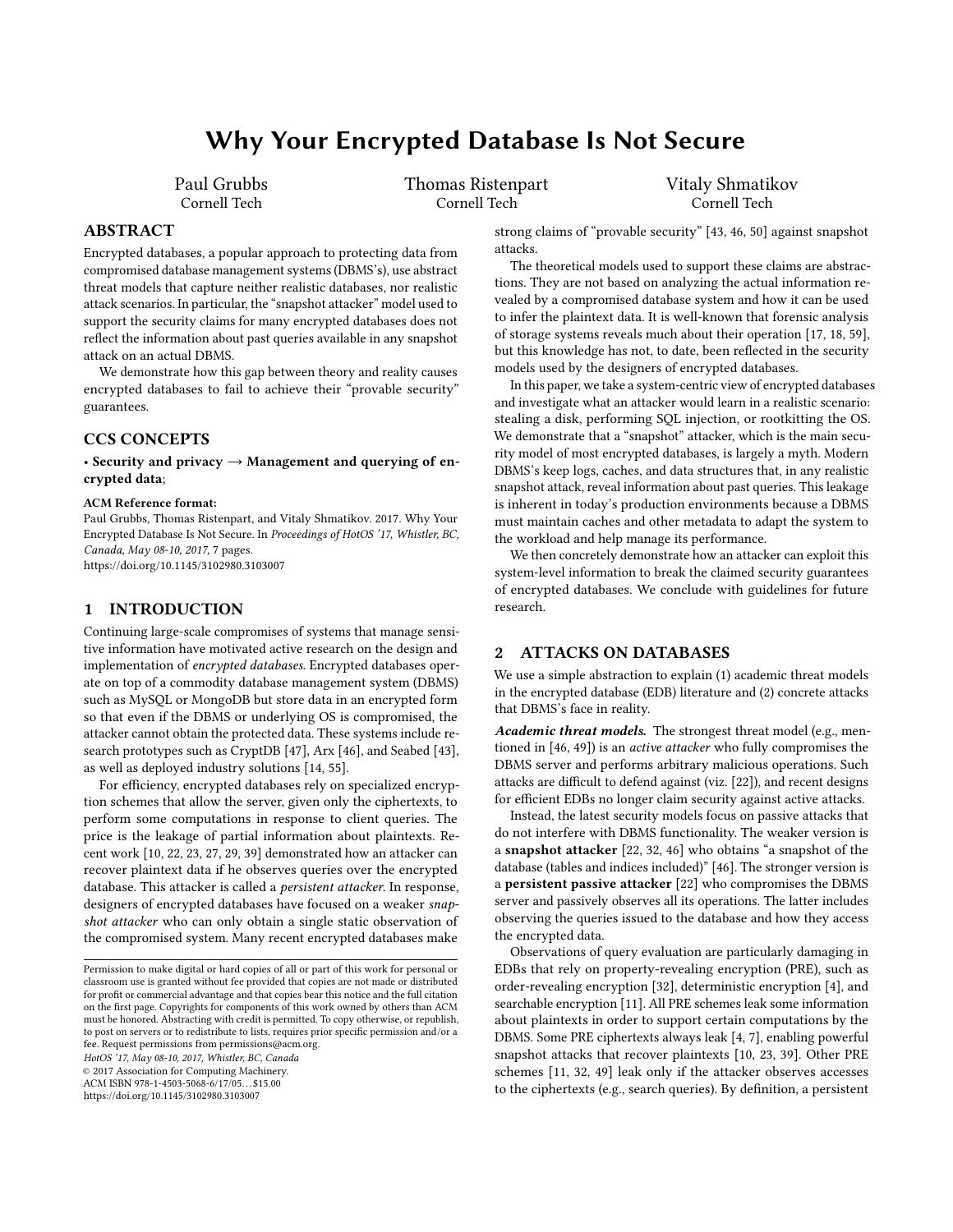<span id="page-1-0"></span>

HotOS '17, May 08-10, 2017, Whistler, BC, Canada Paul Grubbs, Thomas Ristenpart, and Vitaly Shmatikov



Figure 1: We use a simple abstraction of DB-hosting systems (left) to explain the discrepancies between the academic threat models and the information revealed in actual attacks (right).

attacker can exploit the leakage from queries and accesses to recover plaintexts [\[10,](#page-5-1) [22,](#page-6-4) [27,](#page-6-6) [29\]](#page-6-7).

Since PRE schemes are always vulnerable to persistent attacks, many EDBs claim security against snapshot attacks only. Examples include the latest claims [\[48,](#page-6-15) [50\]](#page-6-9) for CryptDB [\[47\]](#page-6-0) and Mylar [\[49\]](#page-6-13) (revised after the original claims were shown false by, respectively, [\[39\]](#page-6-8) and [\[22\]](#page-6-4)), new systems Arx [\[46\]](#page-6-1) and Seabed [\[43\]](#page-6-2), and new cryptographic schemes such as Lewi-Wu order-revealing encryption [\[32\]](#page-6-14). A common implicit assumption for these systems is that snapshot attackers will not obtain past queries. We will show that this assumption is false in commodity DBMS's under realistic snapshot attacks.

A simple system abstraction. We will treat a DBMS as if it consists of (a) the DB software running as one or more user-level processes and (b) the rest of the system, including the OS and other applications (OS, for brevity). Therefore, the state of the system has four parts: volatile DB state (data in RAM and CPU registers), persistent DB state (data on disk), volatile OS state, and persistent OS state—see [Figure 1.](#page-1-0) For simplicity, we assume the database is not sharded across multiple machines, i.e., even if the database is replicated, every machine has a full copy of the data.

We use MySQL as our running example, but similar caches, logs, and data structures exist in all practical DBMS's and can be recovered via forensic analysis (e.g., see [\[8\]](#page-5-5) for MongoDB).

Concrete attacks. An oft-cited threat to DB security is disk theft, i.e., theft of persistent storage [\[2,](#page-5-6) [16,](#page-6-16) [20,](#page-6-17) [32,](#page-6-14) [37,](#page-6-18) [42,](#page-6-19) [47,](#page-6-0) [50\]](#page-6-9). Full-disk encryption (FDE) can mitigate this threat, but EDBs aim to protect data even in the absence of FDE. Without FDE, this attack yields the persistent OS and DB state, but not any volatile state.

SQL injection is an old but still prevalent [\[60\]](#page-6-20) attack. It also enables arbitrary code injection and full control of the memory space of the DB process [\[15,](#page-5-7) [24\]](#page-6-21), thus yielding the persistent and volatile DB state.

DBMS's increasingly run on virtual machines (VMs), exposing them to the threat of VM image leaks [\[3,](#page-5-8) [9,](#page-5-9) [19,](#page-6-22) [53\]](#page-6-23). Some VM snapshots only contain the persistent storage, whereas full-state snapshots also include the VM's memory and CPU registers. We focus on the latter. This attack yields the persistent and volatile OS and DB state.

Finally, a *full-system compromise* involves rooting the DBMS and gaining full access to the persistent and volatile OS and DB state. This enables persistent passive and active attacks, but "smashand-grab" attacks that simply grab available data and leave are prevalent [\[60\]](#page-6-20).

The table on the right of [Figure 1](#page-1-0) summarizes DBMS-specific data yielded by the attacks of each type. In the rest of the paper, we explain how this data reveals information about past queries, thus breaking the security models of EDBs and enabling recovery of plaintext data.

# 3 LOGS ON DISK

We start by investigating what information about past queries can be gleaned from the log files on disk that are required for high availability and transactional semantics in a production DBMS.

Inferring writes. Industrial databases must support transactions with ACID properties (atomicity, consistency, isolation, durability). We'll use MySQL as an example. Other DBMS's such as SQL Server, Postgres, and MongoDB use similar techniques.

MySQL's default storage engine, InnoDB, uses circular undo and redo logs to give the database layer multi-version concurrency control. Both logs record changes to the individual database records at the byte level. Using standard forensic techniques for reconstructing insert, update, and delete transactions from these logs [\[17,](#page-6-10) [18\]](#page-6-11), an attacker who compromised the disk can reconstruct queries that modified the database. The number of reconstructed queries depends on insertion size and volume. For example, with 1 write modifying a 20-byte field per second, the undo and redo logs of default size (50 Mb) store 16 days' worth of inserts.

Recent work [\[22\]](#page-6-4) showed that the timing of queries reveals sensitive data in certain applications of encrypted databases. In MySQL, timing can be extracted from a separate binary log (binlog) used to support replicated transactions and point-in-time recovery [\[5\]](#page-5-10). Binlog stores the text of every transaction that modifies any row of the database, along with its UNIX timestamp. It is not enabled upon installation but must be turned on for high availability and therefore will be present on the disk of production MySQL servers. This log is so important that a utility for reading it (mysqlbinlog) comes preinstalled with MySQL [\[6\]](#page-5-11). Its contents are never purged unless the administrator executes a special command. A similar mechanism for replicated transactions in MongoDB also records transaction timestamps [\[36\]](#page-6-24). Even without this log, the default primary key of each MongoDB document contains its creation time [\[8\]](#page-5-5).

MySQL's binlog also enables the attacker to compute the correlation between the timestamps and the rate of change in the log sequence numbers (LSN). The attacker can thus infer the approximate timestamps for the transactions in the undo and redo logs that are no longer present in the binlog.

This leakage is inherent in ACID databases. Transactional guarantees require the ability to roll back recent transactions (perhaps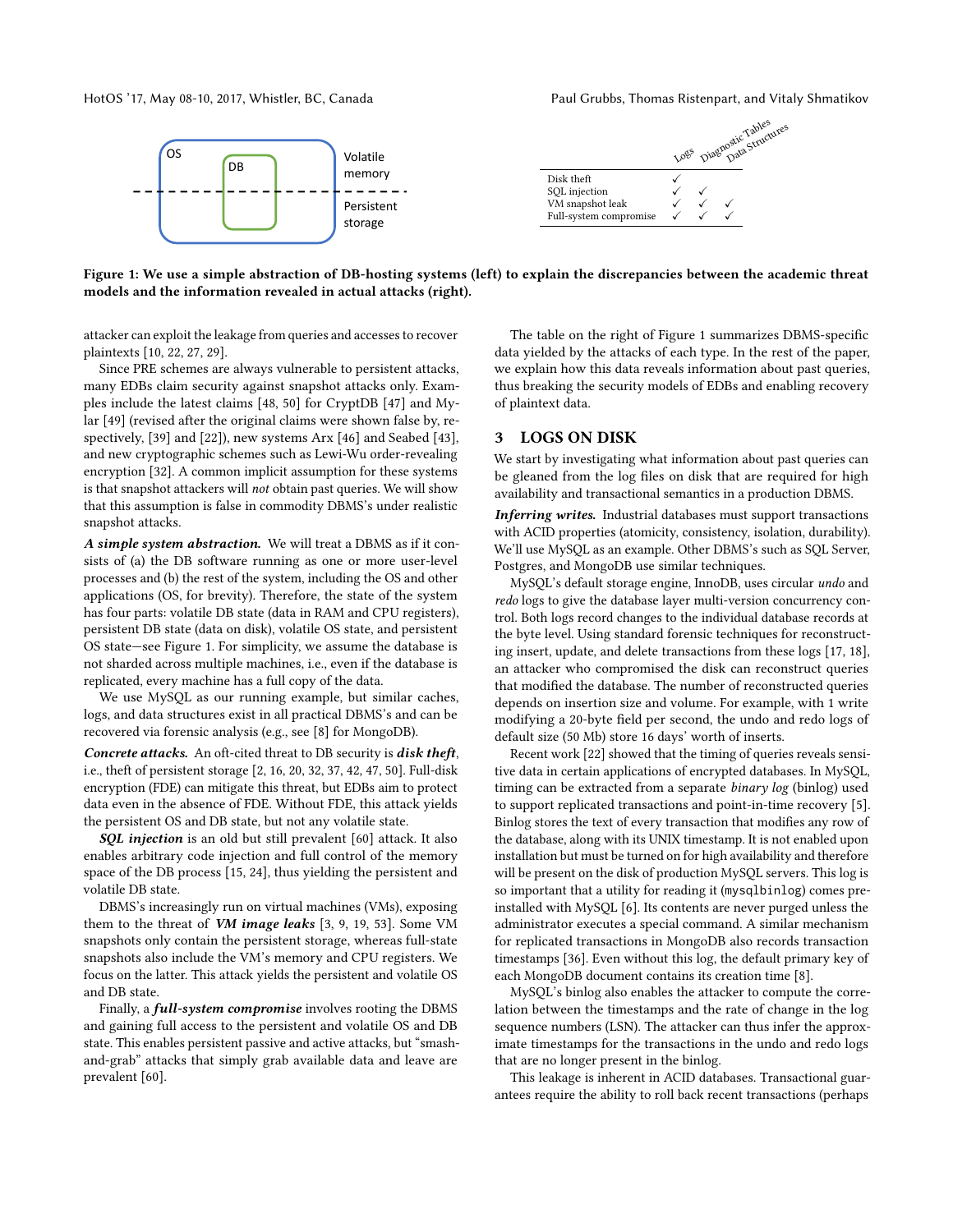even across database crashes), thus information about recent database modifications must persist on the disk.

Inferring reads. The easiest way for information about reads to end up on disk is through too-verbose logging. In MySQL, the general query log records every query, including SELECT, but few systems enable it because it takes huge amounts of disk space. Instead, on many production MySQL systems, the "slow query" log [\[56\]](#page-6-25) records transactions that take an unusually long time.

A more subtle way to extract information about read-only queries is from the buffer pool file. On shutdown and at other points during normal server operation, MySQL creates a file in the data directory containing the current pages in the buffer pool in LRU order. This is done to avoid a "warm-up" period of slow responses after a restart. This file reveals information about several previous SELECT queries, such as the paths through the B+ tree that MySQL took when evaluating them.

#### <span id="page-2-0"></span>4 DIAGNOSTIC TABLES

SQL injection is still a common way to compromise databases [\[60\]](#page-6-20). Designers of encrypted databases often assume that a SQL injection attack reveals only the database's view of the data itself. But modern DBMS's include tables—extractable via SQL injection—that store a great deal of performance statistics, intended to help tune specific databases to their workloads and diagnose problems and performance bottlenecks [\[33,](#page-6-26) [35,](#page-6-27) [51,](#page-6-28) [58\]](#page-6-29).

The information\_schema database in MySQL [\[26\]](#page-6-30) aggregates information about the internal state of the DBMS, including contents of caches and how many connections are active. It also includes a processlist table with the timestamped list of all currently executing queries. By injecting a SELECT query on this table, an attacker can obtain queries made by other users.

The performance\_schema database [\[45\]](#page-6-31) aggregates statistics about query execution, such as the number of queries per second and the amount of contention for synchronization objects. It also contains a threads table with the current statements being executed by all threads, enabling a SQL-injection attacker to monitor queries.

This database also keeps information about all past queries. The events\_statements\_current table stores the current statement being executed by any thread. The events\_statements\_history table stores the most recent queries made by any thread (essentially, the most recent queries appearing in events\_statements\_current for all threads). The number of queries stored per thread is configurable (10 by default). In addition to the text of the query, it also stores the number of rows examined by the query and returned to the client.

MySQL does not store historical information about every individual query, but performance\_schema stores statistics about all query "types" made since the database was last restarted. The "type" is determined by a simple canonicalization algorithm which removes the arguments but preserves the select-from-where structure of the query and the attributes it uses. So, for example, the queries SELECT \* FROM CUSTOMERS WHERE STATE='IN' and SELECT \* FROM CUSTOMERS WHERE STATE='AZ' have the same canonical form, which is different from the canonical form of the queries SELECT \* FROM CUSTOMERS WHERE AGE >=25 and SELECT \*

FROM CUSTOMERS WHERE STATE='IN' AND AGE >=25 (the WHERE clause has multiple constraints in the latter).

Even if the DBMS has internal access controls, SQL injection can be leveraged into arbitrary code execution [\[15,](#page-5-7) [24\]](#page-6-21) that bypasses all access restrictions within the DBMS process.

# <span id="page-2-2"></span>5 IN-MEMORY DATA STRUCTURES

The strongest snapshot attack scenario involves the attacker obtaining an image of the virtual machine executing the DBMS or, alternatively, rootkitting the OS (but only making a single observation of the system). This snapshot reveals a point-in-time state of the entire persistent and volatile memory. We focus on the internal data structures of the database process because they reveal information about past queries, especially accesses to the individual pages in its cache.

To adaptively improve performance and support (amortized) constant-time retrieval for frequently accessed database pages, InnoDB keeps per-page metadata and access counters. If a page is accessed often, InnoDB indexes its contents in an adaptive hash index [\[1\]](#page-5-12). Postgres has a similar mechanism for tracking accesses to individual pages to handle eviction from its buffer cache.

Further, the query cache in MySQL is an internal key-value map that can be configured to keep the results of certain SELECT queries [\[52\]](#page-6-32) so that answering them is essentially free. Unlike the buffer pool, this cache is strictly internal to MySQL and cannot be exposed via information\_schema (see Section [4\)](#page-2-0), but will be visible to a whole-system snapshot attacker. Other commodity DBMS's, too, implement some form of query caching—e.g., Microsoft SQL Server caches queries and their execution plans but not the full result set [\[34\]](#page-6-33).

Even if the query cache is disabled, queries persist in MySQL's internal heap long after they've been executed. We performed a simple experiment with MySQL in the default configuration. First, we issued a SELECT query with a random string as the column name. This random string appears nowhere in the database, thus the query does not match any rows. Then, we issued 100 SELECT queries which matched some rows and 900 that did not. Then, we inserted 500 random rows and made 1,000 more SELECT queries, waited around twenty minutes and made 100,000 more SELECT queries. After this, we dumped the memory of the MySQL process.

The full text of the original query appeared in three distinct locations in memory, and the random string appeared in three additional locations by itself. We verified that this is not a peculiarity of how MySQL handles column names by repeating the experiment with a random string parameter in a WHERE clause. This leak is not surprising since MySQL is not designed for security-critical operations and does not implement secure deletion. In Section [6,](#page-2-1) we show that in the context of encrypted databases this otherwise minor oversight has dramatic implications for the (lack of) security.

# <span id="page-2-1"></span>6 HOW SYSTEMS FAIL

We now explain how the confidentiality of data in encrypted databases can be broken by snapshot attackers using techniques described above. We focus on the encrypted databases that have been designed to work on top of commodity DBMS's.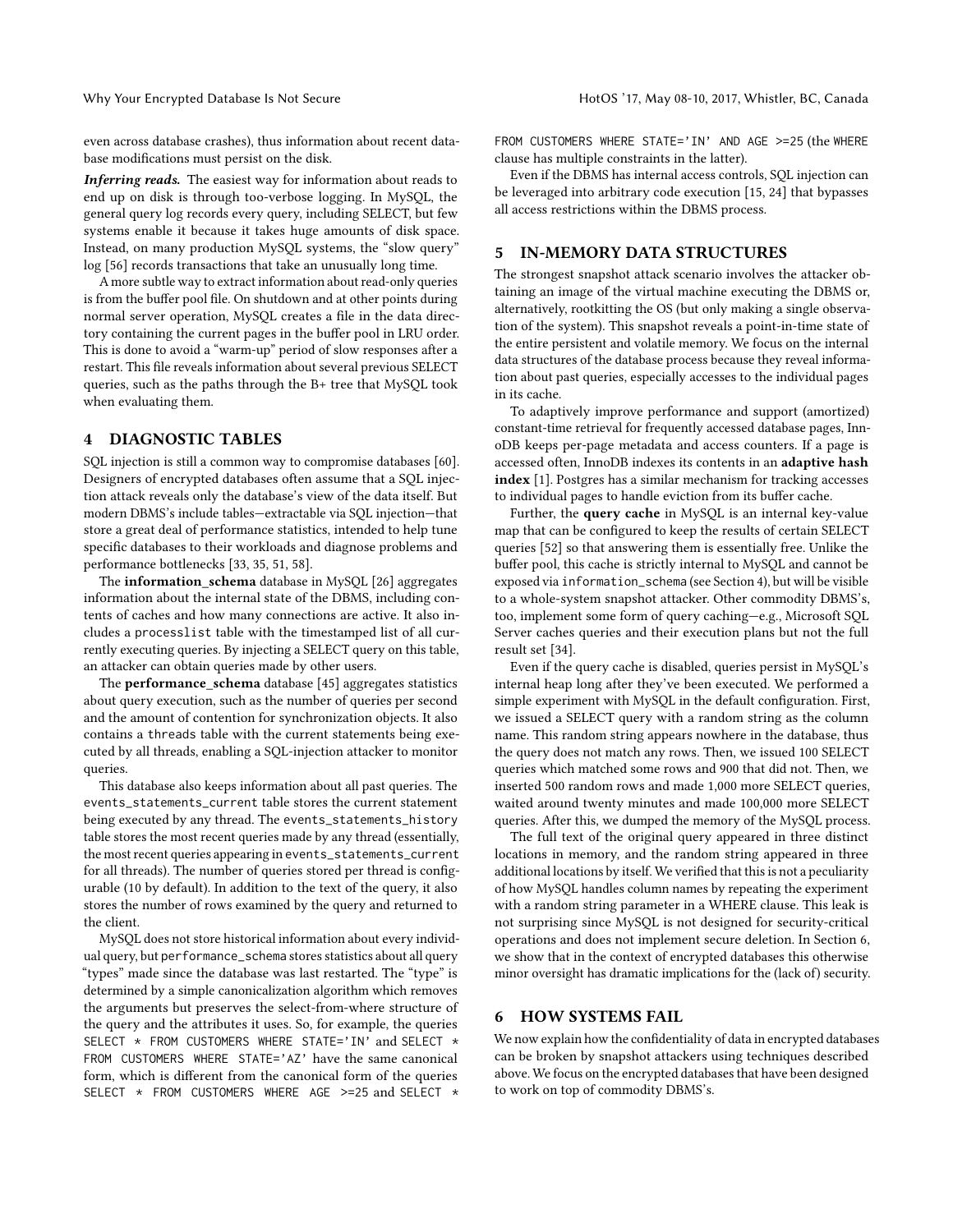At-rest encryption. This protection works the same way in most DBMS's: a key, stored in memory but not on disk, is used to encrypt the database files on disk. An attacker who compromises only the disk will therefore learn nothing useful (except via side channels such as relative sizes of encrypted objects), but any higher level of access will reveal the entire data.

Token-based systems. Many encrypted databases are based on schemes that delegate a query-specific trapdoor to the server. The server uses it to reveal information about the plaintexts necessary to answer the query. For example, CryptDB and Mylar [\[47,](#page-6-0) [49\]](#page-6-13) use variants of the scheme of Song et al. [\[57\]](#page-6-34). More advanced examples include the ORE scheme of Lewi and Wu [\[32\]](#page-6-14) and the searchable encryption scheme of Cash et al. [\[11\]](#page-5-3).

For any such scheme, semantic security [\[21\]](#page-6-35) cannot be achieved if the attacker obtains even a single token value. Intuitively, semantic security requires that even if the attacker knows the original query, he cannot tell the difference between an encrypted record that matched the query and one that didn't. If the attacker observes the query token, he can apply it to the encrypted database and recognize which records match and which don't, thus breaking the definition of semantic security.

As we explained in Section [5,](#page-2-2) the text of queries (and, therefore, the search token) is stored in several locations in MySQL. Queries also appear in two log files, the query cache, performance\_schema and information\_schema. They can even be found after the fact in the internal heap of the DBMS. Tokens will thus be available to any realistic snapshot attacker.

The consequences depend on the system. For CryptDB, Mylar, and any other system using variants of searchable encryption [\[11,](#page-5-3) [30,](#page-6-36) [47,](#page-6-0) [49\]](#page-6-13), a snapshot attacker can use the leakage-abuse attacks such as [\[10\]](#page-5-1) to infer the query and the plaintext of any record it matches.

These attacks exploit the observation that the number of results that match a query is often unique across a corpus, e.g., 63% of the 500 most frequent words in the Enron email corpus have a unique result count. With partial knowledge of the encrypted documents, unique counts immediately reveal the value of the corresponding encrypted keyword. Since the search functionality also reveals which documents contain the keyword, this attack also recovers partial content of the encrypted documents.

Lewi-Wu ORE. In the Lewi-Wu scheme [\[32\]](#page-6-14), query tokens reveal ordering information and, in some parameter regimes, individual plaintext bits. A damaging attack against an ORE with similar leakage was demonstrated in [\[23\]](#page-6-5), but it does not directly apply to the Lewi-Wu ORE because the Lewi-Wu scheme is not deterministic.

Nevertheless, the Lewi-Wu scheme reveals equality of plaintexts when a value in the database is queried. This leaks a partial histogram to a snapshot attacker, who can combine it with the bit leakage from the query tokens and the "binomial attack" of [\[23\]](#page-6-5), to which the Lewi-Wu scheme is vulnerable even in the absence of tokens.

To show the consequences of this leakage, we simulated an attack on the Lewi-Wu scheme (with block size of 1 bit). We sampled a database of 32-bit integers and several range queries (both an upper and lower bound), all uniformly at random. We then computed

the leakage resulting from each set of queries if executed against a given database, aggregating the results over 1,000 trials.

For a database of size 10,000 and only five simulated range queries, the average fraction of bits leaked (out of possible 320,000) is surprisingly high, around 12%, i.e., 4 bits of each 32-bit value are leaked on average. For twenty-five range queries, the fraction is 19%. If fifty range queries are found in the memory snapshot (this is not inconceivable in practice; MySQL can create dozens of threads for query processing and network I/O), the snapshot attacker recovers 25% of the bits (on average, 8 bits of each 32-bit value). We did not attempt to estimate whether the leakage would be equally severe for non-uniform distributions of range queries.

In summary, query tokens found in system snapshots enable a snapshot adversary to recover large amounts of protected data in all existing encrypted databases.

Seabed. Seabed's ORE scheme [\[43\]](#page-6-2) is known to be insecure [\[23\]](#page-6-5). The attack of [\[23\]](#page-6-5) uses the known plaintext distribution (auxiliary model), which is publicly available for many types of data. It starts by computing all possible comparisons between the ciphertexts, as permitted by the ORE scheme, to learn some bits of the underlying plaintexts. Then, it creates a bipartite graph in which each ciphertext is a node on the left-hand side and each possible plaintext is a node on the right-hand side, and draws an edge between a left-hand node and a right-hand node only if the bits it learned about the left-hand ciphertext match the bits of the right-hand plaintext. Each edge in the graph is weighted using frequency information. Finally, the attack recovers the most likely plaintext for each ciphertext by finding a matching in the graph.

For data in the columns that need to support joins, Seabed uses basic deterministic encryption (DET). This data is therefore vulnerable to the frequency analysis attack described below. For data in the columns used as filters in count or aggregation queries, Seabed attempts to prevent frequency analysis using the SPLASHE scheme, which creates a different column for each possible plaintext. Analytics queries such as aggregations are rewritten and encrypted so they are evaluated on the correct column. For example, if the plaintext 10 corresponds to the c3 column of table, the query SELECT count(\*) FROM table WHERE  $a = 10$  is converted into an equivalent of SELECT ashe(c3) FROM table, where "ashe()" is a custom summation over ciphertexts [\[43,](#page-6-2) Table 2].

If two queries have different values in the WHERE clause, they will operate on different columns (after rewriting). If SPLASHE were to run on MySQL, the events\_statements\_summary\_by\_digest table in the performance\_schema database will canonicalize them to different forms. This table will thus count the number of queries made for each plaintext. This reveals the exact histogram of queries for each plaintext value to any attacker with a snapshot of the DBMS memory. If SPLASHE runs on Spark, the attacker can simply obtain queries from the event history server [\[58\]](#page-6-29) or from the heap of the worker nodes.

Characterizing the exact leakage of query distributions (as opposed to plaintext distributions) is an open problem in general, but if the attacker has a sufficiently good model of the query distribution, then basic inference attacks like frequency analysis can be used.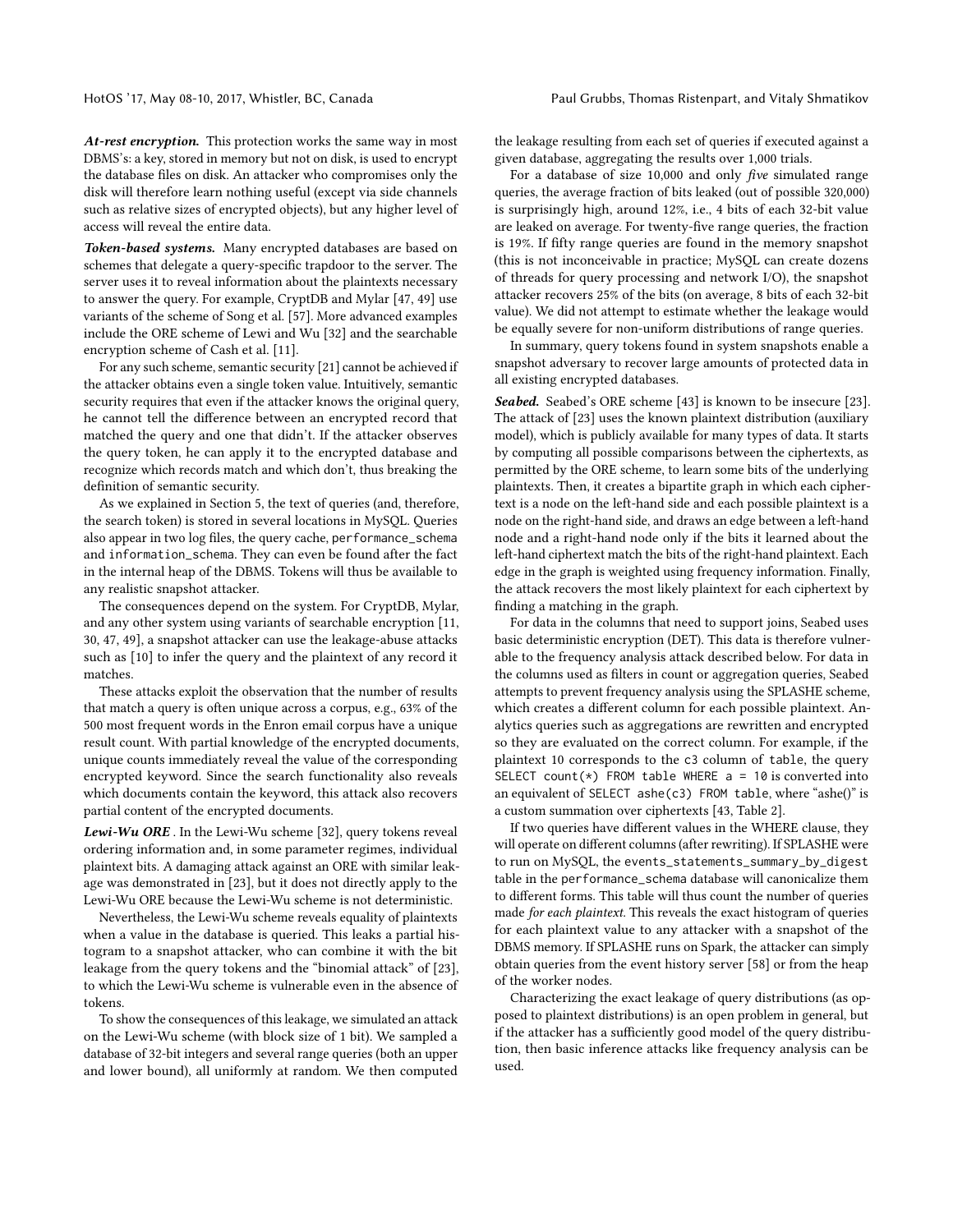Frequency analysis is a very simple cryptanalytic technique which would work here in two steps. In the first step, the observed histogram of the ciphertexts and the histogram of the query distribution model would both be sorted in decreasing order. So, for example, the most frequently occurring ciphertext query would be the first element in the list of queries, and the most frequently occurring query according to the model would be the first element on its list. In the second step, the elements of the lists are matched by rank: the first elements are matched with each other, then the second elements, and so on. Lacharité and Paterson [\[31\]](#page-6-37) proved that this simple process is a maximum-likelihood estimator for the encryption function, meaning that this attack is most likely to correctly recover the underlying plaintexts.

While frequency analysis can recover the plaintext corresponding to a given column in Seabed, it will not recover the value of that column for a particular row. However, to save space, an enhanced version of SPLASHE uses deterministic encryption with padding for infrequent plaintext values, rather than creating a dedicated column in the schema. The performance\_schema will leak a query histogram for the frequently occurring values (as described above) in this scheme, but will not leak a histogram of the infrequently occurring values. Nevertheless, a partial histogram could be reconstructed from the logs or in-memory data structures. This leakage is even more damaging against enhanced SPLASHE because the frequency analysis attack described above can reveal the value in the enhanced SPLASHE column for a particular row. Combined with other leakage about frequent values from query patterns and any DET- or ORE-encrypted columns, this enables even more damaging cross-column inference attacks.

Arx. Arx [\[46\]](#page-6-1) uses a treap-based data structure to evaluate range queries on encrypted data in a single network round-trip using chained garbled circuits. Because index values are encrypted using standard encryption, the authors claim semantic security against snapshot attacks.

An important property of the Arx scheme is that after each range query, the nodes of the treap become "consumed" and must be repaired; essentially the client must supply a new encryption of the node's value which overwrites the old value. Reads and writes are thus perfectly correlated because a read of any node is immediately followed by a write to the same node. If Arx runs on MySQL, MongoDB, or a similar DBMS, a snapshot of the system's persistent state will contain a transcript of every range query made on the index because the write corresponding to each read will be recorded in the transaction logs. This breaks semantic security and gives a snapshot attacker much of the information a persistent attacker would have. For example, this snapshot attacker will have ordering information about the upper and lower bounds of encrypted range queries, as well as the frequency of visits to each node in the tree.

Arx uses a two-round protocol to hide the relationship between the node values of the range query index and the database rows holding that value, thus a snapshot attack on the range query data structure does not immediately reveal the plaintext in a given row. Nevertheless, the leakage is sufficient to recover the values in the index using a variant of the bipartite matching attack from [\[23\]](#page-6-5) described above. The index does not leak the frequencies of individual values, but transaction logs do leak the frequencies of visits to each

value in the index. These frequencies can be used in combination with auxiliary data about the distribution of queries to recover these values.

Moreover, transaction logs leak the rank of the queries, i.e., the number of values in the index less than the query. Prior work has shown how to exploit this leakage [\[23\]](#page-6-5), and we conjecture that a similar approach can be used to recover the plaintext of the encrypted queries. We leave full development of this attack to future work.

# 7 DISCUSSION

Deploying encrypted databases on commodity DBMS's can have unexpectedly bad consequences for security. Logs, caches, and data structures kept by DBMS's leak information that is not accounted for in the threat models used by the designers of encrypted databases. Critically, today there is no such thing as a "snapshot" attacker who cannot observe past queries, workloads, and access patterns—because any realistic snapshot of the system contains this information. We demonstrated how this leads to confidentiality breaches.

We focused on commodity DBMS's, but similar issues arise in schemes using custom or non-standard databases [\[12,](#page-5-13) [28,](#page-6-38) [40,](#page-6-39) [44\]](#page-6-40). There is a trend in database design towards adaptively changing the structure of the database based on the workload [\[13,](#page-5-14) [25,](#page-6-41) [54\]](#page-6-42). We expect that the snapshots of such databases leak even more information about past queries.

#### 7.1 What is inherent?

To inform future work in this area, it is important to understand which of the sources of leakage described above are inherent in the design of efficient databases. We discuss each of our three "snapshot" attacks in turn.

Logs on disk. Clearly, the leakage of past queries via overly verbose (such as debug-level) logging is not inherent. It is not too hard to imagine hiding the contents of all diagnostic logs on disk using public-key encryption. This would conceal the contents, but could still leak information via side channels like size or timing information.

Leakage of past queries due to multi-version concurrency control (MVCC) data structures (e.g., InnoDB's undo and redo logs) on disk seems much more inherent in the design of DBMS's, especially ones providing strong consistency guarantees. While one can use full-disk encryption, that won't prevent disclosure in the case of snapshot attacks that compromise memory. Unlike diagnostic logs which are downloaded on purpose by an administrator, MVCC data structures may be required at any point to roll back a failed transaction or recover from a crash.

Diagnostic tables. Similar to on-disk logs, it does not seem inherent that performance and administrative information (e.g., the performance\_schema and information\_schema tables in MySQL) should leak information about past queries. One possible solution is to simply store most of the content of the diagnostic tables on a different server which can be written to, but not read, by the DBMS server(s).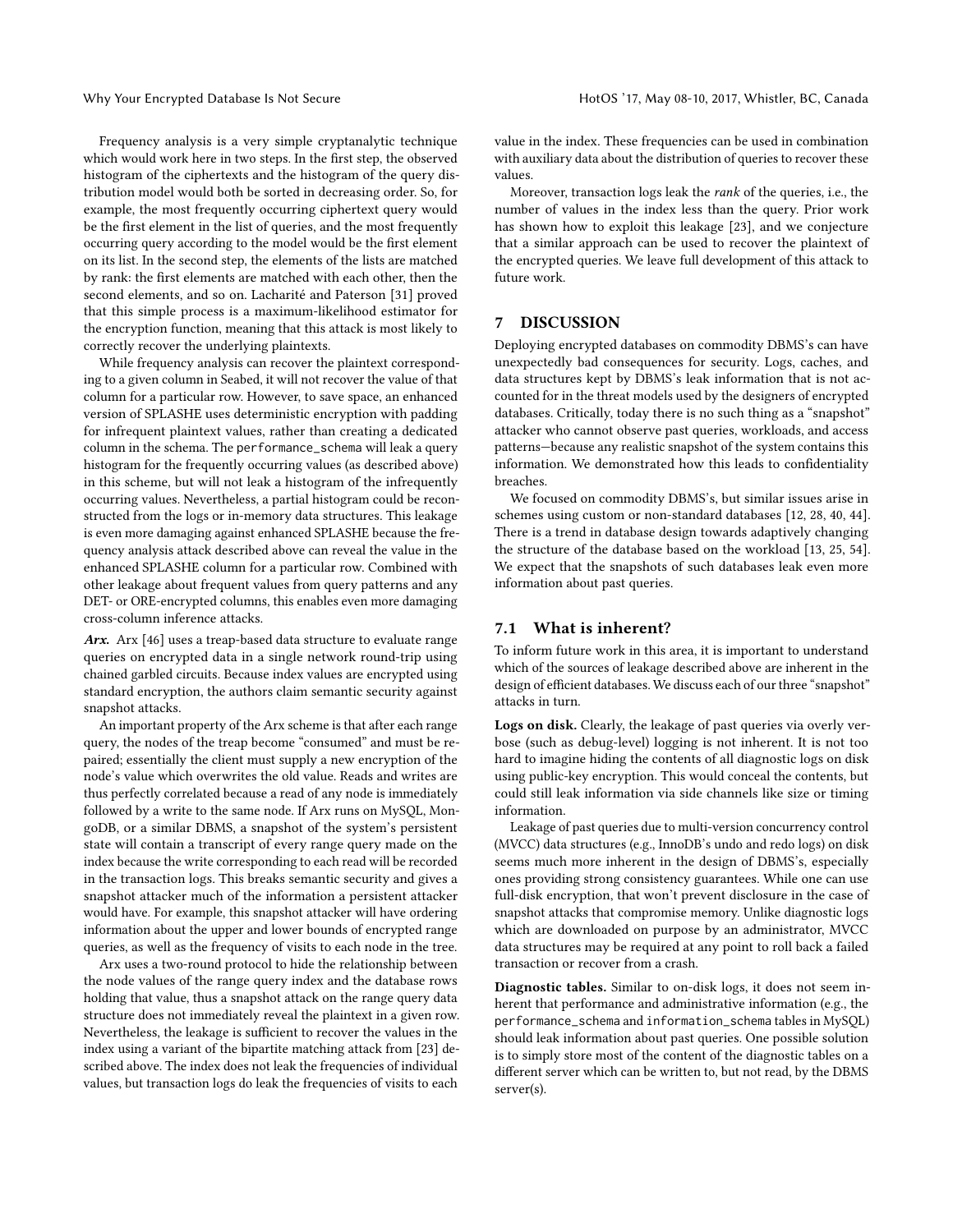However, it seems likely that some of the content of the diagnostic tables will need to be accessible in plaintext (and is therefore obtainable via SQL injection or memory compromise). One example is performance information used for adaptive query planning. In some modern SQL databases like Oracle, query plans can be changed adaptively based on past statistics about query execution [\[41\]](#page-6-43).

In-memory data structures. As discussed in Section [5,](#page-2-2) secure deletion of values in a computer's volatile memory is a well-studied problem. Techniques from this literature can be applied (perhaps even to commodity DBMS's) to ensure that sensitive values are deleted when they are no longer needed. Thus, it does not seem inherent that the text of a query should remain in memory after thousands of subsequent queries, as is the case for MySQL.

Minimizing the amount of past query information remaining in memory is possible, but note that in multi-threaded DBMS's it is inherently not possible for a snapshot attack that compromises memory to yield no query information. This is simply because the queries being processed at the point of compromise will be in the snapshot. In the MySQL installation used for the experiments in this paper, there were around two dozen threads available for query processing. If all threads were processing a query at the point of compromise, significant sensitive information would remain in the snapshot even if secure deletion had been used.

It seems difficult or impossible to effectively use any kind of inmemory data or result caching (e.g., query and result set caching in MySQL in the query cache or memcached) without leaking information about past queries. The tension between effective caching and security was noted in the early research on history-independent data structures [\[38\]](#page-6-44). Consider least-recently-used (LRU) caches, which are commonly deployed in databases and other systems. Keeping track of what data to evict from the cache inherently leaks information about past queries.

#### 7.2 Guidelines and future work

We conclude with guidelines and recommendations for the different research communities working in the area of encrypted databases. There are several complementary research directions that can be pursued in response to this work.

The first research direction is continuing to look for ways in which information about past queries is stored in a DBMS. For example, in this work we did not investigate the sources of leakage in the operating system itself, but it seems likely that there are subtle ways in which operating systems "remember" information about past queries.

The second direction is to attempt to build a usable, efficient DBMS that reduces as much as possible the leakage of sensitive data to realistic snapshot attacks (e.g., SQL injection that compromises both the persistent state and memory of a DBMS). This could be achieved by retrofitting a commodity DBMS or engineering a new one from scratch. This research direction raises interesting systems questions—for example, how to support caching in a way that does not leak query information to a snapshot attack on memory, whether practical performance is achievable without caching and adaptive data structures, how to support transactional semantics without leaking information via transaction logs, etc.

The third research direction is building cryptographic primitives and systems that achieve better security in stronger threat models. Trusted hardware seems like a promising direction for reducing leakage from access patterns, though it is not suitable for all threat models. Systems that do not use trusted hardware all leak some information about access patterns. It is important to concretely evaluate and measure on real workloads how vulnerable these systems (using trusted hardware or not) are to leakage-abuse attacks.

We also offer several general guidelines that, if followed, should help ensure that future work on encryption in DBMS's is subjected to realistic security assessment.

Cryptographers: A desirable property of new schemes is that the encrypted data by itself leaks nothing useful about the plaintext. This does not imply security against "snapshot" or "offline" attacks when the scheme is actually deployed in a real DBMS.

Systems researchers: Any system that uses any kind of propertyrevealing encryption must be assessed using state-of-the-art leakageabuse attacks as part of the standard evaluation. The results of the assessment must be presented in the evaluation section of the paper.

PC members of systems conferences: Any paper that proposes an encrypted database but does not assess its security under known attacks should be treated with suspicion. Be very skeptical of claims of "provable confidentiality," especially if not supported by a thorough security evaluation, and solicit external reviews from cryptographers and security researchers to validate these claims.

### ACKNOWLEDGEMENTS

Grubbs and Ristenpart both have large financial stakes in Skyhigh Networks. The authors thank Mayank Varia and Benjamin Fuller for comments on earlier drafts of this paper. This work was supported in part by NSF grants CNS-1330308, CNS-1514163, and a generous gift from Microsoft.

#### REFERENCES

- <span id="page-5-12"></span>[1] InnoDB adaptive hash index. [https://dev.mysql.com/doc/refman/5.7/en/](https://dev.mysql.com/doc/refman/5.7/en/innodb-adaptive-hash.html) [innodb-adaptive-hash.html.](https://dev.mysql.com/doc/refman/5.7/en/innodb-adaptive-hash.html)
- <span id="page-5-6"></span>[2] Arvind Arasu, Spyros Blanas, Ken Eguro, Raghav Kaushik, Donald Kossmann, Ravishankar Ramamurthy, and Ramarathnam Venkatesan. Orthogonal security with Cipherbase. In CIDR, 2013.
- <span id="page-5-8"></span>[3] Marco Balduzzi, Jonas Zaddach, Davide Balzarotti, Engin Kirda, and Sergio Loureiro. A security analysis of Amazon's elastic compute cloud service. In SAC, 2012.
- <span id="page-5-2"></span>[4] Mihir Bellare, Alexandra Boldyreva, and Adam O'Neill. Deterministic and efficiently searchable encryption. In CRYPTO, 2007.
- <span id="page-5-11"></span><span id="page-5-10"></span>[5] The binary log. [http://dev.mysql.com/doc/refman/5.7/en/binary-log.html.](http://dev.mysql.com/doc/refman/5.7/en/binary-log.html) [6] mysqlbinlog — utility for processing binary log files. [http://dev.mysql.com/doc/](http://dev.mysql.com/doc/refman/5.7/en/mysqlbinlog.html)
- [refman/5.7/en/mysqlbinlog.html.](http://dev.mysql.com/doc/refman/5.7/en/mysqlbinlog.html)
- <span id="page-5-4"></span>[7] Alexandra Boldyreva, Nathan Chenette, Younho Lee, and Adam O'Neill. Orderpreserving symmetric encryption. In EUROCRYPT, 2009.
- <span id="page-5-5"></span>Matt Bromiley. MongoDB forensics. [http://tinyurl.com/zkexl86,](http://tinyurl.com/zkexl86) 2015.
- <span id="page-5-9"></span>Sven Bugiel, Stefan Nürnberger, Thomas Pöppelmann, Ahmad-Reza Sadeghi, and Thomas Schneider. AmazonIA: When elasticity snaps back. In CCS, 2011.
- <span id="page-5-1"></span>[10] David Cash, Paul Grubbs, Jason Perry, and Thomas Ristenpart. Leakage-abuse attacks against searchable encryption. In CCS, 2015.
- <span id="page-5-3"></span>[11] David Cash, Stanislaw Jarecki, Charanjit Jutla, Hugo Krawczyk, Marcel-Cătălin Roşu, and Michael Steiner. Highly-scalable searchable symmetric encryption with support for boolean queries. In CRYPTO, 2013.
- <span id="page-5-13"></span>[12] Melissa Chase and Seny Kamara. Structured encryption and controlled disclosure. In ASIACRYPT, 2010.
- <span id="page-5-14"></span>[13] Surajit Chaudhuri and Vivek Narasayya. Self-tuning database systems: A decade of progress. In VLDB, 2007.
- <span id="page-5-0"></span>[14] Ciphercloud. [http://www.ciphercloud.com.](http://www.ciphercloud.com)
- <span id="page-5-7"></span>[15] Muhaimin Dzulfakar. Advanced MySQL exploitation. Black Hat Las Vegas, 2009.